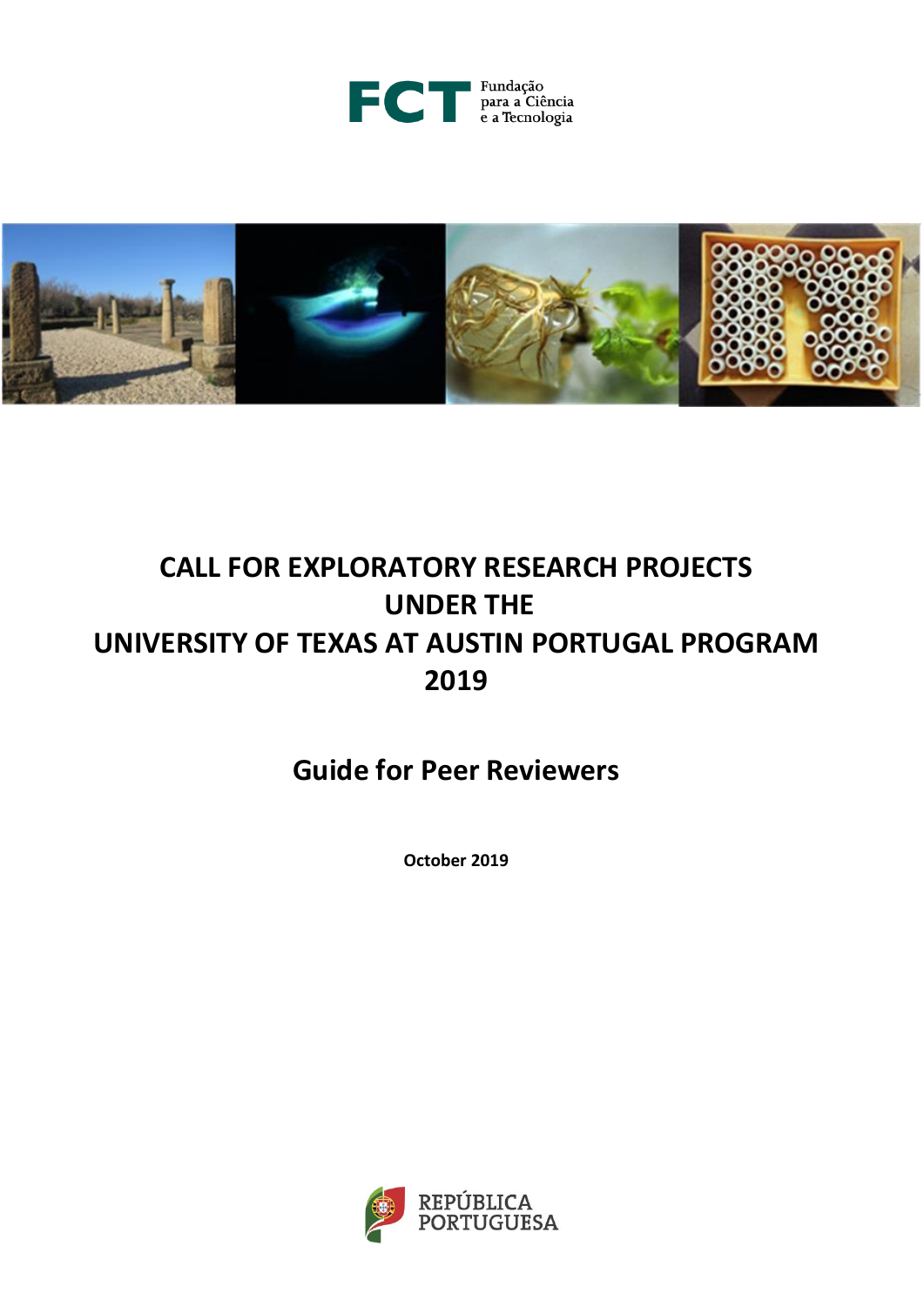

# **TABLE OF CONTENTS**

|     | II. THE 2019 CALL FOR EXPLORATORY RESEARCH PROJECTS - UT AUSTIN PORTUGAL PROGRAM 4 |  |
|-----|------------------------------------------------------------------------------------|--|
|     |                                                                                    |  |
|     |                                                                                    |  |
|     |                                                                                    |  |
|     |                                                                                    |  |
| IV. |                                                                                    |  |
|     |                                                                                    |  |
|     |                                                                                    |  |
|     |                                                                                    |  |
|     |                                                                                    |  |
|     |                                                                                    |  |
|     |                                                                                    |  |
|     |                                                                                    |  |
|     |                                                                                    |  |
|     |                                                                                    |  |
|     |                                                                                    |  |
|     |                                                                                    |  |
|     |                                                                                    |  |
|     |                                                                                    |  |
|     |                                                                                    |  |
|     |                                                                                    |  |
|     |                                                                                    |  |
|     |                                                                                    |  |
|     |                                                                                    |  |

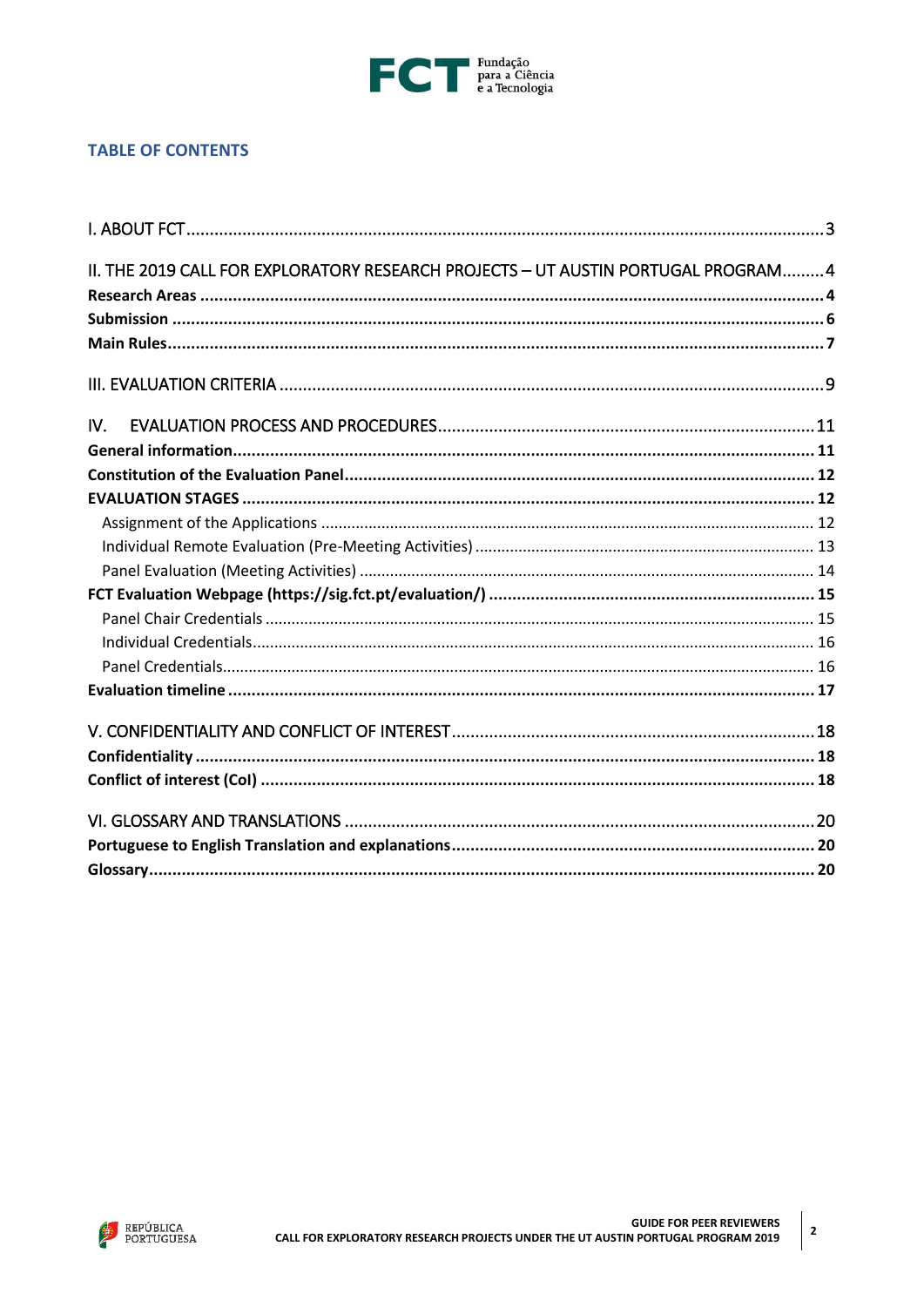

# <span id="page-2-0"></span>**I. ABOUT FCT**

Fundação para a Ciência e a Tecnologia, I.P. (FCT), the Portuguese Foundation for Science and Technology, is the public agency responsible for implementing the Portuguese government's on Science and Technology policy.

FCT started its operations in August 1997, and succeed the previous equivalent agency, JNICT, created in the 1980s.

FCT's mission is to continuously promote the advancement of scientific and technological knowledge in Portugal, exploring opportunities to attain the highest international standards in the creation of knowledge in any scientific or technological domain and to stimulate the diffusion of that knowledge and its contribution to improve education, health, the environment, and the quality of life and well-being of citizens.

FCT pursues its mission by funding fellowships, studentships and research contracts for scientists, research projects, internationally competitive research centres and state-of-the-art infrastructures, via competitive calls with international peer-review. FCT ensures Portugal's participation in international scientific organizations fosters the participation of the scientific community in international projects and promotes knowledge transfer between R&D centres and industry. Working closely with international organisations, FCT coordinates public policy for the Information and Knowledge Society in Portugal and ensures the development of national scientific computing resources.

FCT's main roles are:

- to promote, finance, monitor and evaluate science and technology institutions, programmes, projects and training of human resources;
- to promote and support infrastructures for scientific research and technological development;
- to promote the diffusion of scientific and technological culture and knowledge, especially when relevant for educational purposes in close collaboration with the Ciência Viva agency;
- to stimulate the updating, interconnectivity, strengthening and availability of science and technology information sources.

FCT funds all areas of knowledge, including exact, natural and health sciences, engineering, social sciences and humanities.

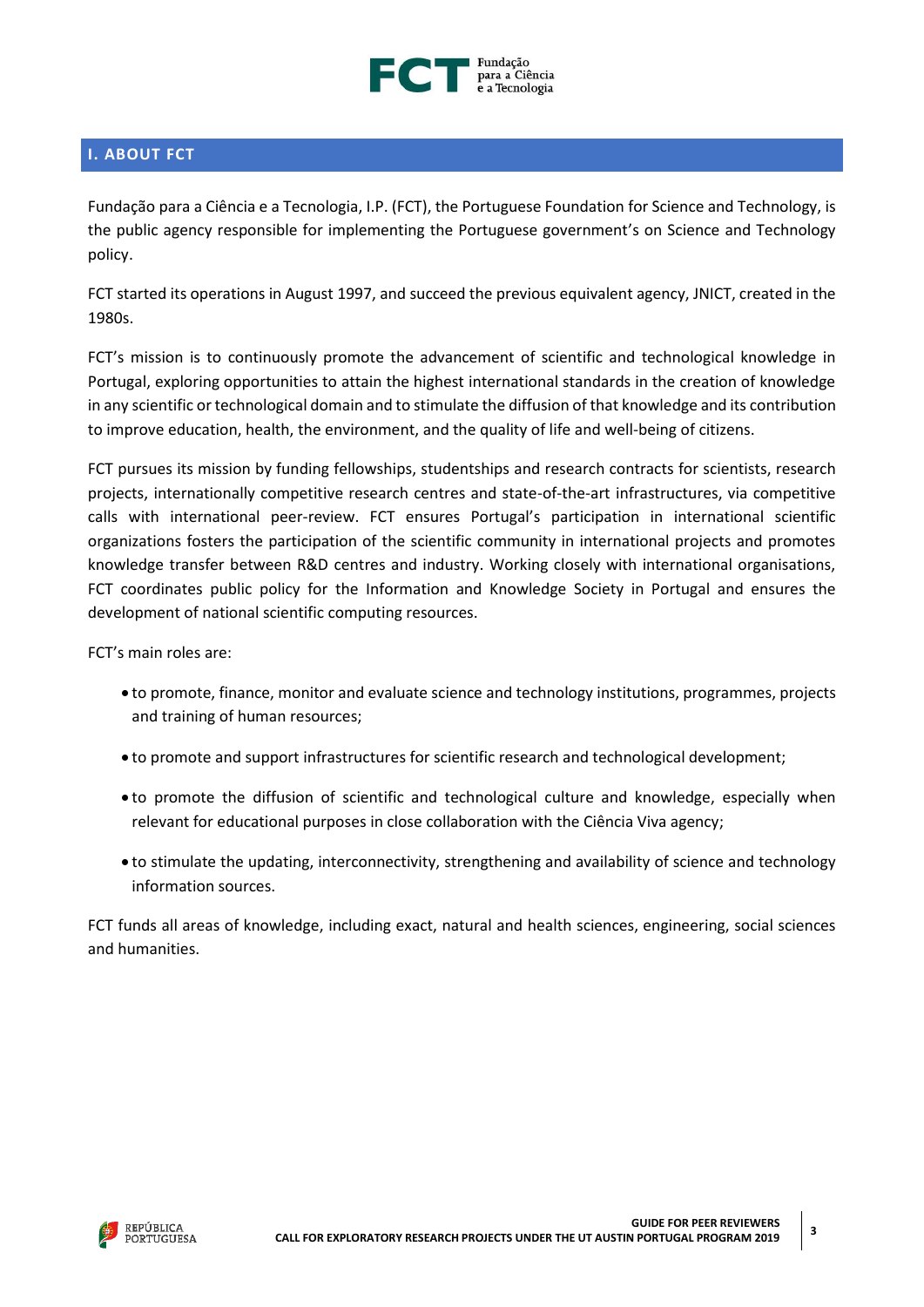

# <span id="page-3-0"></span>**II. THE 2019 CALL FOR EXPLORATORY RESEARCH PROJECTS – UT AUSTIN PORTUGAL PROGRAM**

The Exploratory Research Projects (ERP) call is designed to assist teams of researchers from non-corporate entities of the National Scientific and Technology System (NSTS) and The University of Texas at Austin (UT Austin), alongside industry partners, by bootstrapping high-impact potential research activities of strategic relevance for the UT Austin Portugal Program. The projects must aim at stimulating and promoting Portugal's international competitiveness and innovation capacity in Science and Technology (S&T) in the scientific areas addressed by the present call, with a focus on the opportunities provided by the data economy as a driver of growth and change.

The proposals must configure ground-breaking high-risk/high-reward projects, and show promise and a strategy for significant future expansion of the project's goals. Although ERPs are not expected to achieve, during their execution timeline, the fully developed and ambitious results that are typical of longer-term projects, proposals must be very concrete on the activities and outcomes that the consortium actually proposes to carry out and achieve within the scope of the ERP, and clearly link them to longer-term objectives. The ERP should value impact, i.e., propose potential solutions to real-world problems, going beyond the production of research papers.

## <span id="page-3-1"></span>**RESEARCH AREAS**

The basis of the Program focuses on enabling technologies: **nanotechnologies**, which bring a revolution to products and systems through novel advanced materials, and **advanced computing** paradigms, technologies and services which, together with thriving data science approaches, allow us to make intelligent and valuable use of the massive amounts of data we have access today. Additionally, two big challenges will be tackled, in **medical physics**, with impact on health and quality of life, and in **space-earth interactions**, in areas related to the new Atlantic International Research (AIR) Center (space, sea, climate and energy) which will be looking at some of the ocean's most valuable assets.

## **A) Advanced Computing**

HIGH PERFORMANCE COMPUTING, HIGH THROUGHPUT COMPUTING AND QUANTUM COMPUTING

New research and innovation agenda to increase the usage of advanced computing resources (high performance computing, high throughput computing and quantum computing) by the science, innovation and industry communities in Portugal.

Novel paradigms, hardware, software and co-design architectures, algorithms, frameworks, tools and applications should be devised together with proof-of-concept or pilot projects to better assess and exploit the use of advanced computing facilities for digital simulation, big data processing, optimization, machine learning and visualization in a variety of domains, including cities, agriculture, fisheries, earth observation,

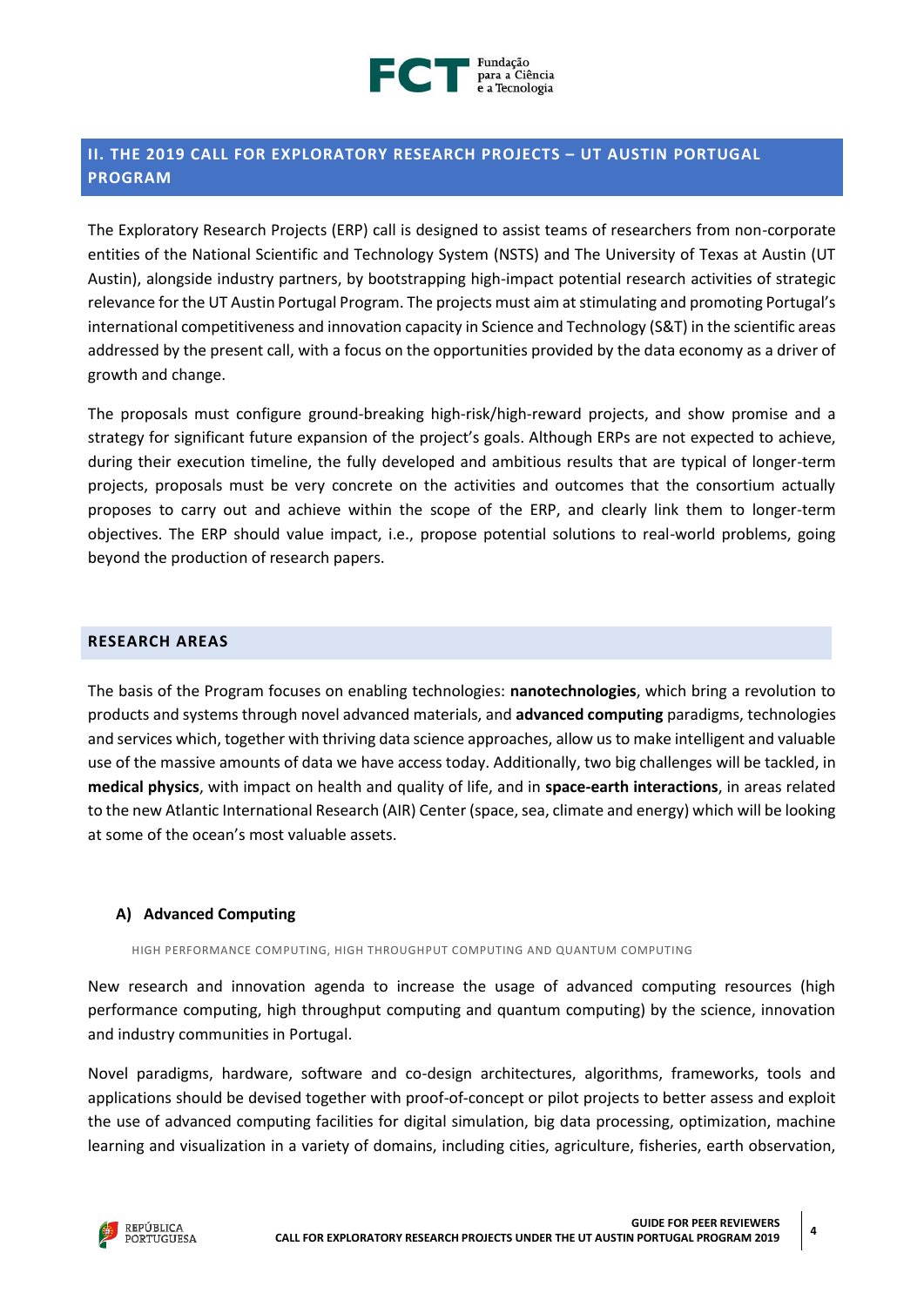

transportation, health and security. Synergies with the Minho Advanced Computing Centre (MACC) are desirable.

Three kinds of research directions are envisaged:

- *i) Technologies and infrastructure*: groundbreaking research addressing the level of operating systems, data, communication and processing management middleware, high-performance libraries and tools for processing and visualization;
- *ii) Models, paradigms, programming languages and algorithms*: research on innovative methods and tools to underpin or develop high performance systems and applications;
- *iii) Applications*: research on innovative applications for any scientific domain justifiably requiring or taking advantage of high performance computing systems.

## **B) Medical Physics for Emerging Cancer Therapies**

Collaborative research in the areas of medical physics, proton therapies, and radiation oncology involving faculty at UT Austin - namely at Dell Medical School and Cockrell School of Engineering - at The University of Texas' MD Anderson Cancer Center, and Portuguese universities and research institutions.

## **C) Nano Materials for New Markets**

This program area establishes a research and innovation agenda focused on materials engineering and science with an integrative approach to nanoscience, over diversified applications. Research focuses on the discovery and development of innovative nanomaterials, with a range of unique properties suitable for applications in space, sensing, the internet of things, information technology and energy harvesting and storage, including quantum computing, medical diagnostics and therapy, efficient chemical and materials transformations.

## **D) Space-Earth Interactions**

Research involving transatlantic and north-south cooperation in complex systems engineering and science towards an integrative approach to space technologies, climate and clean energy, earth and ocean science in the Atlantic, together with emerging methods of data science, where synergies with the AIR Centre are desirable.

This call should focus on exploiting the potential of integrating space-borne, airborne, and in-situ (including underwater) data, towards a better understanding of the ocean. Special emphasis will be placed on the deep sea, and the ocean's interaction with the other components of the Earth system, in order to improve predictive capabilities under climate change scenarios.

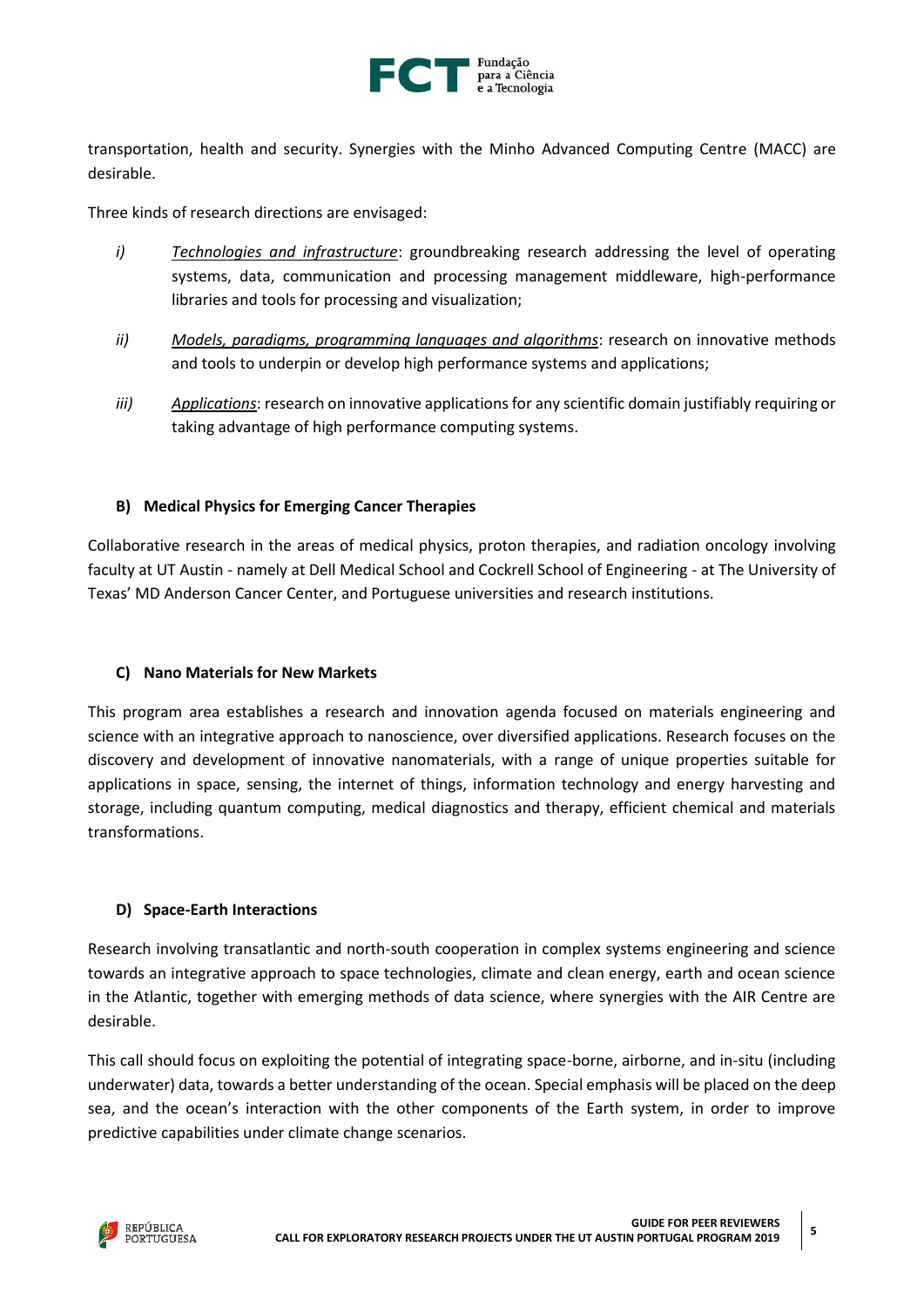

Three initial research thrusts have been identified:

*i) Satellite remote sensing of the oceans*: This research thrust is focused on different but complementary topics that can concur for a better understanding of processes occurring in openocean, coastal and island regions, and for improving ocean bottom topography resolution, characterizing regional sea level variations and unraveling ocean circulation patterns at different spatial and temporal scales.

Topics to be addressed are:

- innovative methods for the exploitation of new satellite mission's data, reanalysis of historical satellite data, and exploitation of available satellite signals, acquired from space or air, including GNSS-R and GNSS-SAR;
- new technologies for dense low-cost ocean monitoring, including in-situ or remote observations, that can complement satellite data. Optimal integration of different sensors and platforms (spatial (micro or nanosatellites), aerial (unmanned airplanes, drones, etc.) to maritime (autonomous vehicles, buoys, etc.)) is also a target.
- *ii) Deep sea science and exploration*: This research thrust targets the development of scalable approaches for deep sea monitoring across the physical, biogeochemical, biological and ecosystems disciplines. The research is guided by the Framework for Ocean Observing developed by the Global Ocean Observing System (GOOS) and refined for essential deep ocean variables by the Deep Ocean Observing Strategy (DOOS) project. A focus will be on the Azores Archipelago as a gateway for developing scalable multidisciplinary deep ocean observing approaches. Research will target platform and sensor technology, numerical simulation approaches for advanced model-data synthesis and calibration, and advanced cyberinfrastructure for advancing deep ocean data analytics.
- *iii) Computational science and engineering for the next generation of spacecraft*: This research thrust addresses simulation-based science that supports the advanced design and manufacture of disruptive spacecraft structures and mechanical systems, including nano to micro satellites, new launcher concepts, and deployable structures and mechanisms.

The Public Announcement of the Call is published on the FCT website.

## <span id="page-5-0"></span>**SUBMISSION**

Applications are submitted online via a specially designed [FCT Web application.](https://concursos.fct.pt/projectos/)

The Principal Investigator (PI) should indicate up to 4 keywords which characterise the proposed scientific activity. This will facilitate the assignment of applications to specific reviewers.

It is important to underscore that:

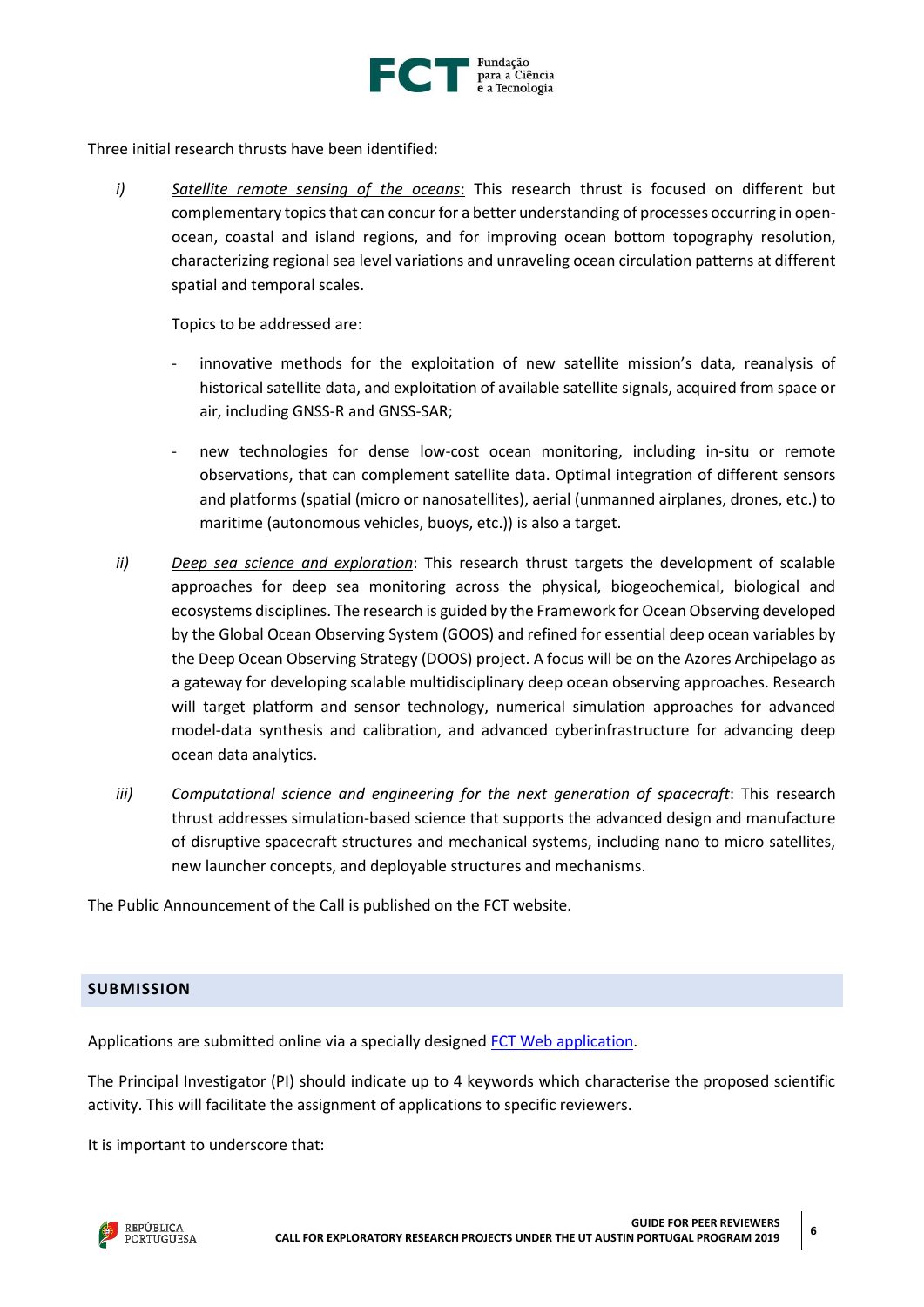

- **each researcher may only submit one proposal as PI**;
- each PI should indicate a co-PI that replaces the PI in his/her absences and impediments.

## <span id="page-6-0"></span>**MAIN RULES**

According to the Regulations governing access to funding of Scientific Research and Technological Development projects:

- The content of the application **should be written in English**, and a version in Portuguese of the Title and the Summary is also required.
- The **funding conditions** for this Call establish 12 months as maximum duration of the grant.
- The recipient entities and the PI must agree to comply with the applicable national and European Community norms, namely as regards competition, environment, equal opportunity and gender, and public contracting whenever applicable. In cases of projects involving:
	- Animal experimentation the PI must vouch for the research team's compliance with EU directives and the relevant Portuguese laws regarding the protection of animals used for experimental and other scientific purposes;
	- Regarding the donation, procurement, testing, processing, storage, distribution and preservation of human tissues and cells, the PI must vouch for the research team's compliance with EU directives and the relevant Portuguese laws on standards of quality and safety;
	- The dissemination strategy of research outputs of the projects, including considerations of open access, shall be taken into account in the evaluation.
- Considering the art.8º of the [FCT Projects Regulation,](http://www.fct.pt/apoios/projectos/regulamentofundosnacionais.phtml.en) the following items in SR&TD projects are eligible for funding:
- **a) Direct costs:**
- Expenses with **Human Resources** dedicated or related to the development of R&D activities related to the project execution in all mandatory components by the applicable labour legislation, including charges with grant holders directly supported by the beneficiaries.

With regard to employment contracts, human resources expenses are based on the costs incurred in carrying out the project, based on the monthly base salary declared for the social protection of the worker, which may be increased by the mandatory social food allowance and occupational accident insurance under legally defined terms. The basic salary shall be the set of all remunerations of a permanent nature subject to taxation and declared for the purpose of social protection of the worker.

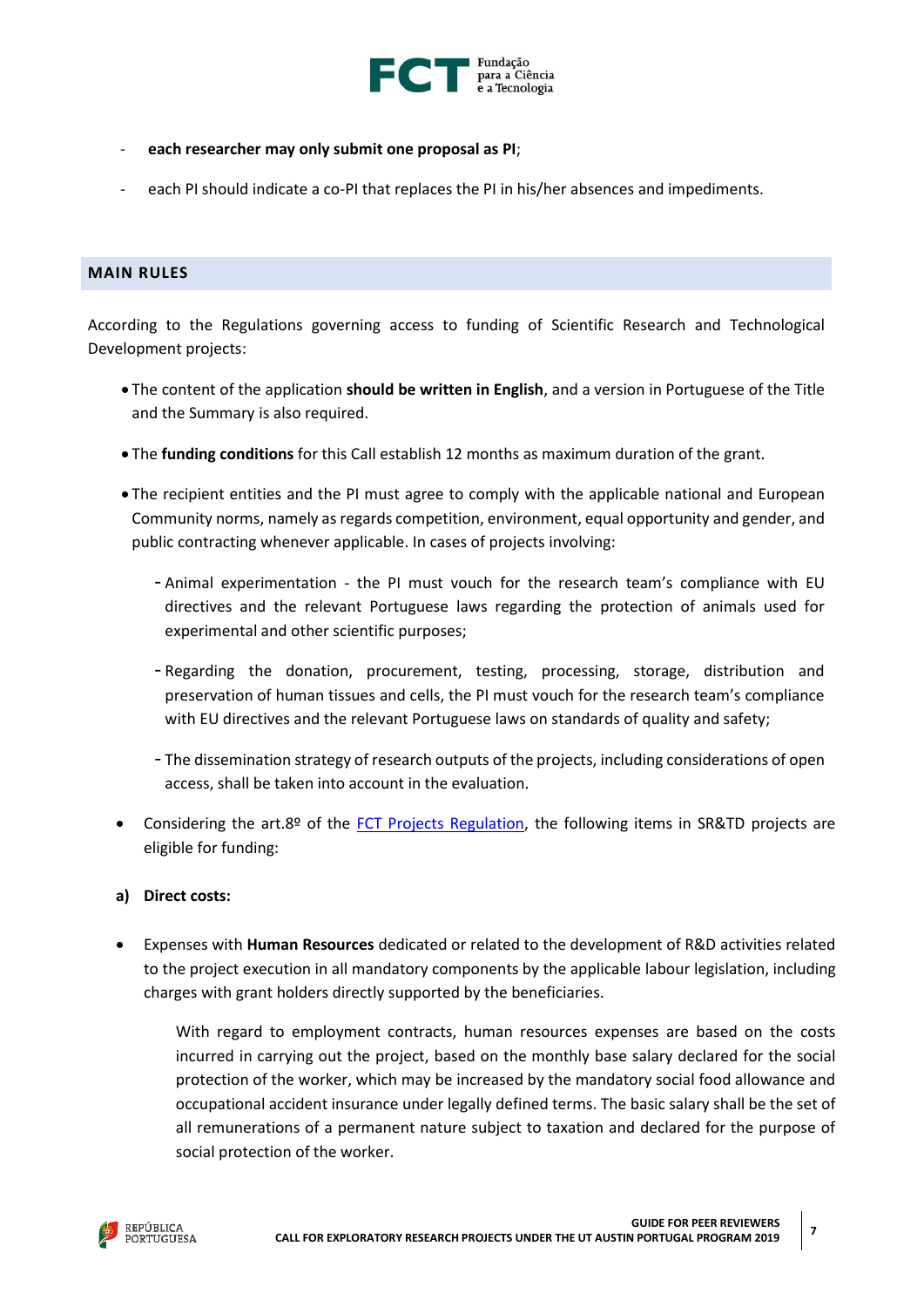

The Research Fellowships are tendered and contracted by the beneficiary entities in the context of the supported projects, which must comply with the FCT Regulation for Research Studentships and Fellowships [\(Law n.º 40/2004 of 18 August, in its present version\)](https://dre.pt/web/guest/legislacao-consolidada/-/lc/58216179/view?w=2019-08-28).

For all grants, the monthly amount to be paid to the grant holder is fixed and established by FCT.

- **Missions** (travel, accommodation, registration fees, etc.) in Portugal and abroad, and directly attributable to the project;
- **Acquisition of scientific and technical tools and equipment**, indispensable to the project if used within the project during their useful lifetime;
- **Amortization of scientific and technical tools and equipment** indispensable to the project and of which the useful lifetime falls within the execution period, but does not end within that period;
- **Subcontracts** directly related to the project scientific task´s execution;
- Expenses related to the national and foreign record of **patents, copyrights, usefulness models and drawings, national models or brands** when related to other forms of intellectual protection, namely rates, researches to the status of the technique and consulting expenses;
- Expenses with the **demonstration, promotion and disclosure of the project's outputs**, namely dissemination fees within the fulfilment and pursuant to national policies of open access;
- **Acquisition of other goods and services** directly related to the project's execution, including costs with **consultants that** do not establish subcontracts.
- **b) Indirect costs**, with a **flat rate of 25% of eligible costs**, excluding subcontracting. The percentage bound in this item is automatically checked by the submission tool. Applications cannot be locked if this condition is not verified.

For the present Call, the non-eligible costs are the ones stated in the art. 9º of the [FCT Projects Regulation.](http://www.fct.pt/apoios/projectos/regulamentofundosnacionais.phtml.en)

## **Salaries of public servants** are **not funded under this call**.

The PI, co-PI, the remaining core elements of the applications, as well as the remaining elements of the research team, are responsible for submitting an updated version of their **CV in English,** and keep the information updated until the time of the application's submission.

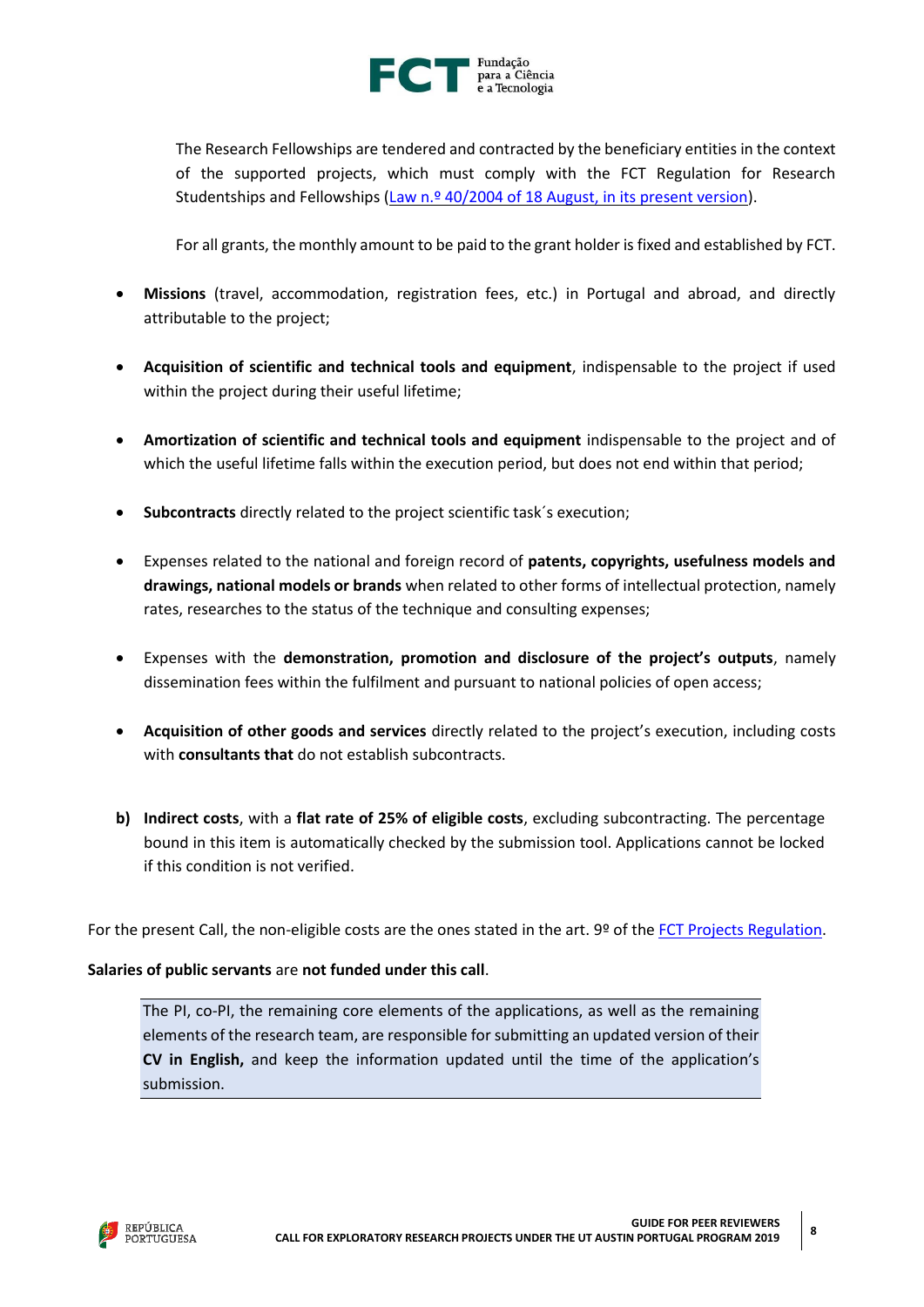

## <span id="page-8-0"></span>**III. EVALUATION CRITERIA**

Scoring of the project proposals, towards their selection and ranking, is based on the **Merit of the Project** (MP), to be calculated according to the following formula:

#### **MP = 0.4 A + 0.2 B + 0.2 C + 0.2 D**

The evaluation and selection process is based on the following main four review criteria:

- A. Scientific merit and innovative nature of the project from an international standpoint, and alignment with the goals of the UT Austin Portugal Program;
- B. Scientific merit of the research team;
- C. Feasibility of the plan of work and reasonableness of the resources and budget;
- D. Potential social and economic impact of the research work.

The four main criteria are scored using a 9-point scale system  $(1 - \text{minimum})$ , 9 – maximum) and each of the criteria is rated using this scale with whole numbers only (decimal ratings are not allowed). The final score of MP is rounded to a single decimal place.

For a proposal to be eligible for funding, the following **minimum score** is required:

 $\bullet$  MP = 5.0 points.

For the purpose of selection and decision-making regarding funding, projects will be ranked by score obtained in the review process in decreasing order. In case of equal ratings, the locking date of the proposals in the FCT's electronic system will be taken into consideration for the ranking list.

In situations where the information provided in the application does not allow a sustained score of a given evaluation **criterion, a score of 1 (one) should be given.**

## **Criterion A**:

This criterion aims to assess the scientific merit and innovative nature of the project, among other considerations, the following:

- i. Relevance and originality of the project proposed (based on the state-of-the-art in a determined scientific area and previous work done by the proposing team);
- ii. Thematic alignment of the proposal with the ERP topics as outlined in the Research Areas (section II) described above;
- iii. Adequacy of methodology adopted for carrying out the project;
- iv. Expected results and their contribution to scientific and technological knowledge;
- v. Resulting publications and articles;
- vi. Contribution towards promoting and disseminating science and technology;
- vii. Production of knowledge that can contribute to benefits to society or to the business sector.

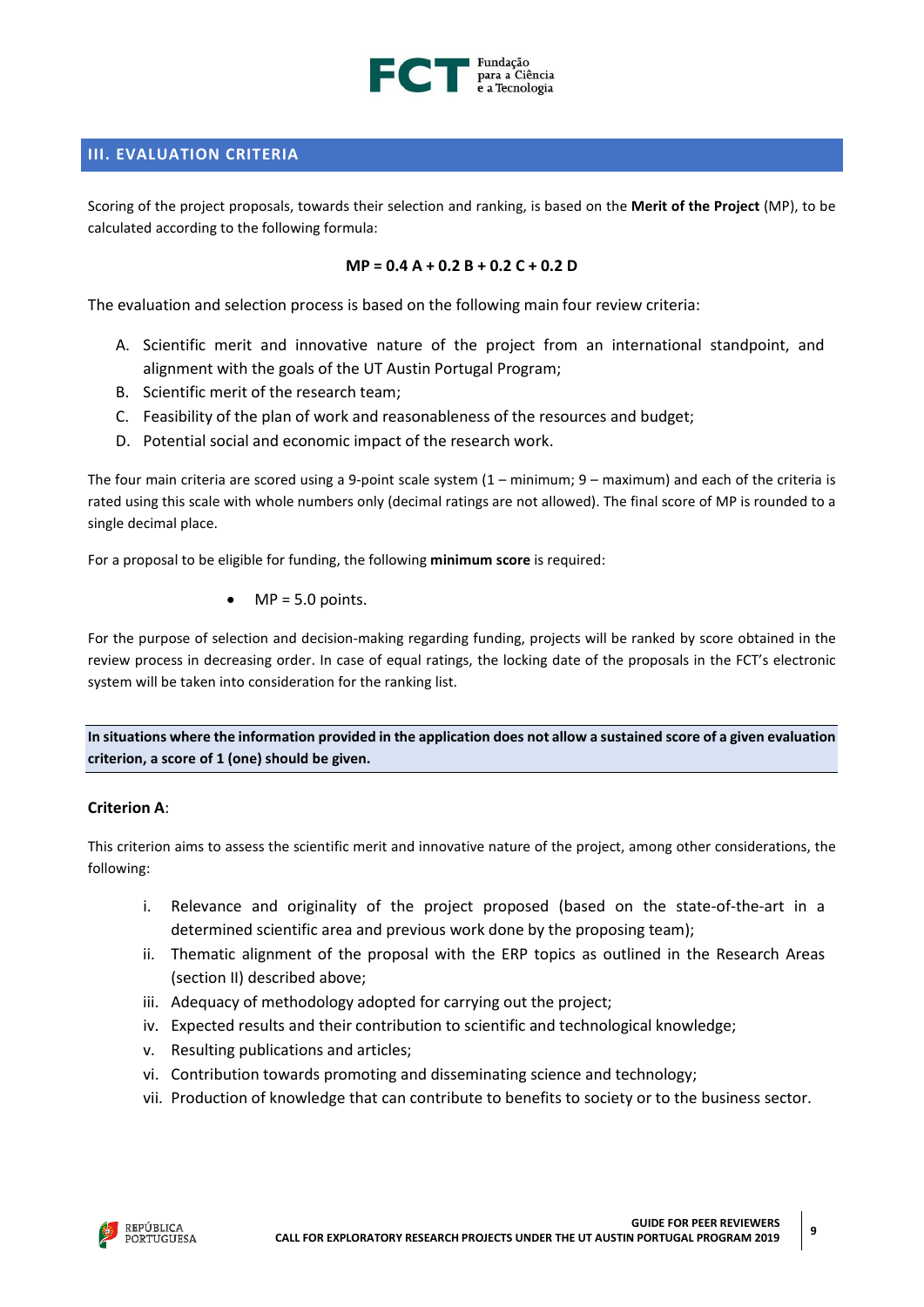

## **Criterion B**:

The present criterion isintended to evaluate the scientific merit of the research team, through the following dimensions:

- i. Scientific productivity of the team (references to publications and citations in published works, other relevant indicators);
- ii. Abilities and skills to adequately execute the proposed project (team configuration, PI's qualifications);
- iii. Ability to involve young researchers in training;
- iv. Availability of the team and non-duplication of objectives in relation to other projects underway;
- v. Degree of internationalization of the team;
- vi. Degree of success in previous projects in relation to the Principal Investigator (PI) (in the case of young PIs, this requirement must be assessed based on the potential revealed by the PI's curriculum vitae in the absence of prior concrete accomplishments);
- vii. Level of commitment of any companies participating in the project (if applicable).

## **Criterion C**:

This criterion is intended to evaluate the feasibility of the plan of work and reasonableness of the resources and budget, through the following dimensions:

- i. Organization of the project in terms of the proposed objectives and resources (duration, equipment, size of the team, institutional and management resources);
- ii. Institutional resources of the proposing and participating entities (technical-scientific, organizational and managerial and, when appropriate, co-funding capacity on the part of companies).

#### **Criterion D**:

Potential of developing the R&D results further and beyond the scope of the ERP project (also including through engagement with prospective exploitation partners, other stakeholders, users and / or society) leading to technologies with relevant social and economic impact.

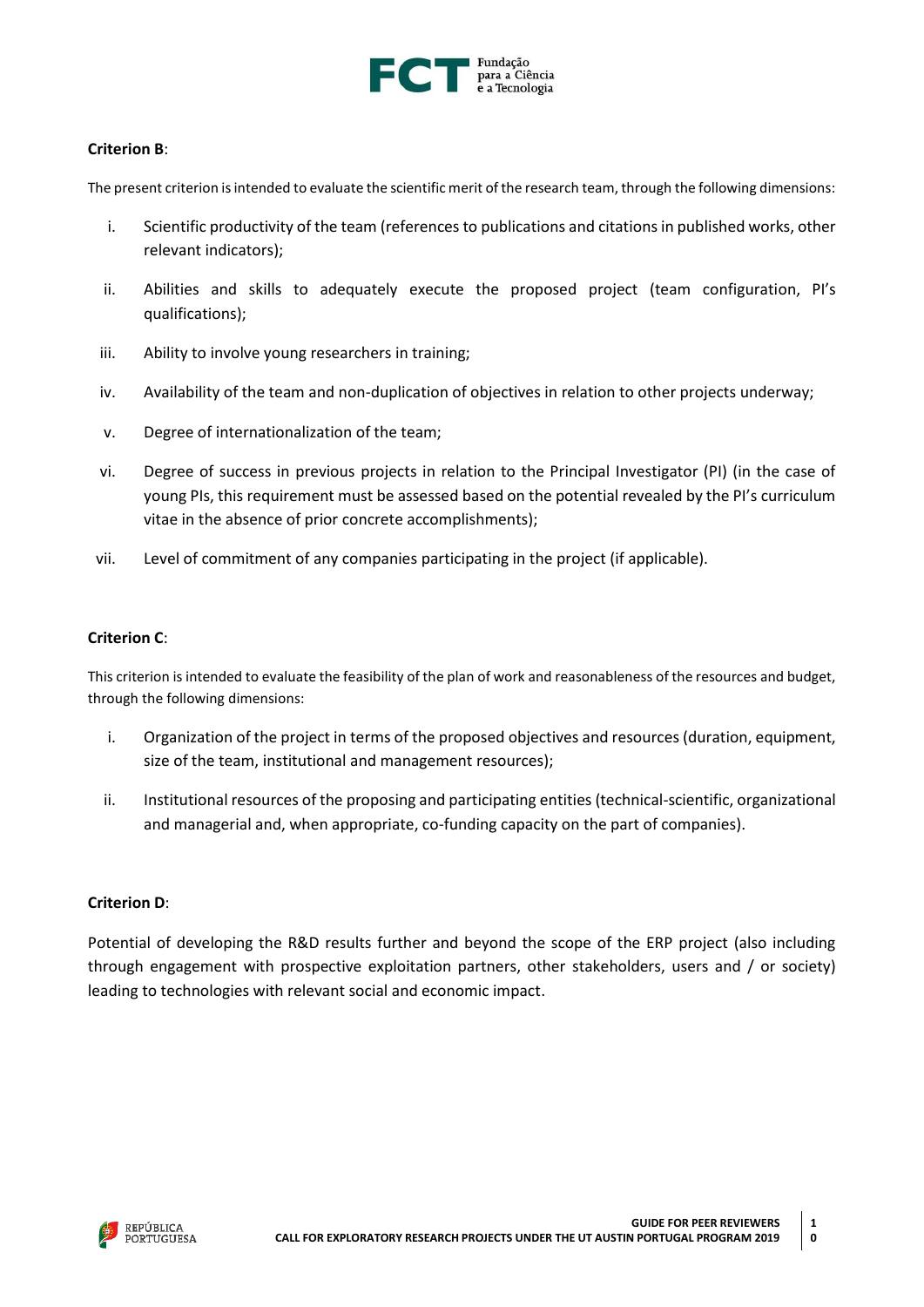

## <span id="page-10-0"></span>**IV. EVALUATION PROCESS AND PROCEDURES**

#### <span id="page-10-1"></span>**GENERAL INFORMATION**

- **Applications will be assessed by an evaluation panel**.
- The experts will be of recognized competence in the scientific areas of the applications to be evaluated.
- The panel is headed by the Panel Chair.
- The Panel Chair is identified in the internet FCT website up to the limit date to submit applications. The remaining panel members are identified after the assessment process conclusion.
- The identification of the reviewers external to the panel, if any, will not be made public.
- All panel members have to sign an acknowledgement of the Terms of Reference for the evaluation exercise.
- **Each application** will be remotely and individually evaluated by **two panel members.** One of the panel members will be appointed as the **first reader** for the application.
- Distribution of the applications to panel members, which is done by the Panel Chair, will take into consideration any Conflict of Interest, as well as the matching of scientific competences.
- Whenever a particular expertise is not covered by the panel members, external reviewers may be invited to provide an assessment of the application in consideration.
- The first time a reviewer logs in the evaluation web page, he/she has to accept the **Confidentiality Statement**.
- Prior to accessing each application, the reviewer has to declare whether or not a conflict of interest is identified for that particular application.
- During the panel meetings, all applications shall be discussed. A **ranking list** and a **panel evaluation report** (for each application) will be produced.
- The panel must issue a **panel meeting report** on its activities.
- There is an allocated FCT team for the evaluation panel, which will act as the contact point for the reviewers.

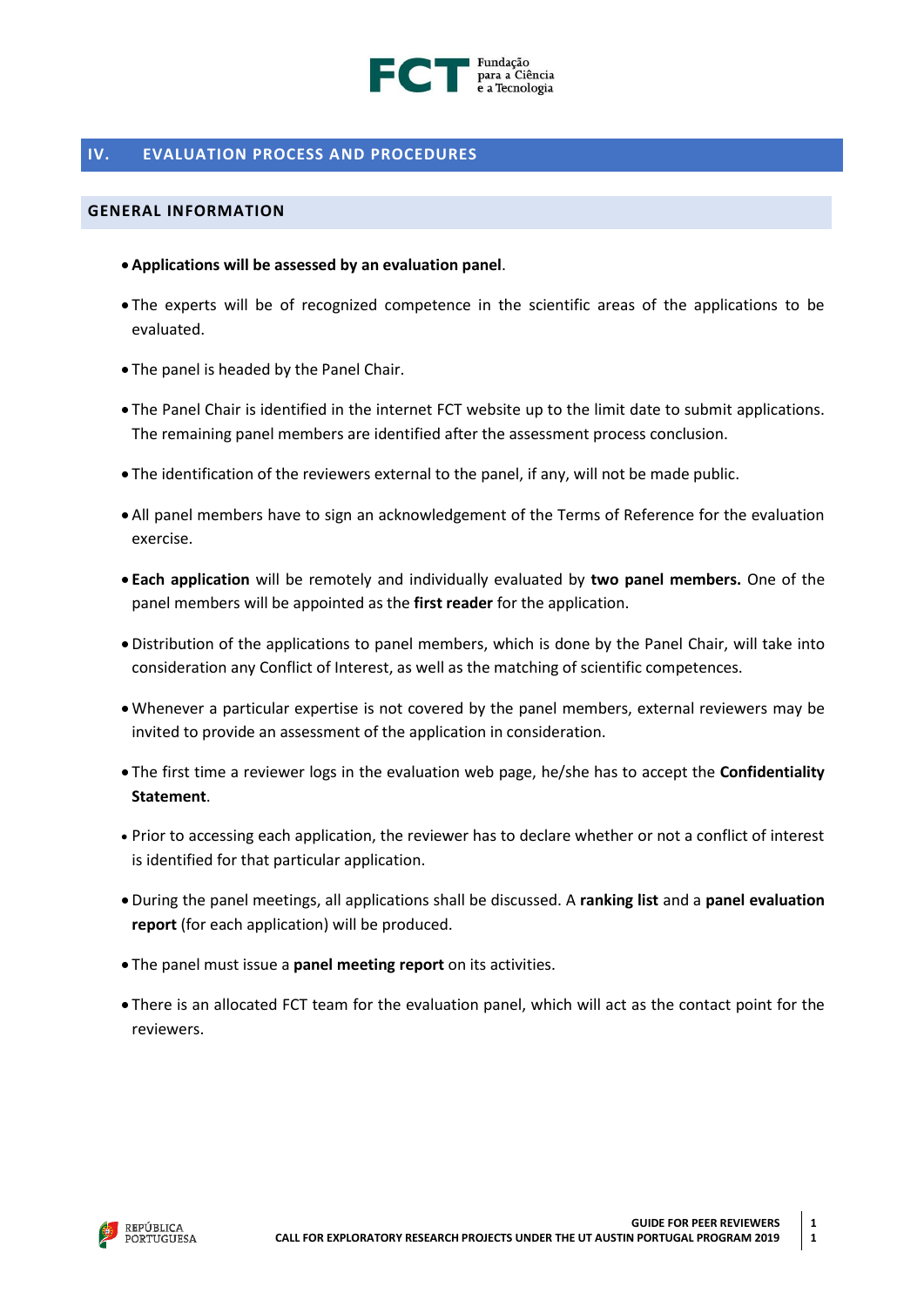

## <span id="page-11-0"></span>**CONSTITUTION OF THE EVALUATION PANEL**

- The evaluation panel is appointed by the Board of Directors of FCT and approved by the Minister of Science, Technology and Higher Education;
- The constitution of the evaluation panel will take into consideration the number and the scientific areas of the applications, an adequate gender balance and a fair geographic and institutional distribution of evaluators;
- A Chair will be invited to head the evaluation panel and is responsible for the following tasks:
	- i. Assigning each application to two panel members;
	- ii. Controlling the quality of the Compilation (Pre-Consensus) and panel evaluation reports;
	- iii. Steering the panel meeting;
	- iv. Communicating the results of the panel meeting to the Board of Directors of FCT;
	- v. Keeping the evaluation process within the defined timeframe and contacting panel members in case of any delay;
	- vi. Supporting the FCT team in the resolution of any Conflict of Interest identified during the evaluation process.

## <span id="page-11-1"></span>**EVALUATION STAGES**

In this call, the evaluation process of the applications involves the following stages:

- Assignment of the Applications;
- Individual Remote Evaluation (Pre-Meeting Activities);
- Panel Evaluation (Meeting Activities)

## <span id="page-11-2"></span>ASSIGNMENT OF THE APPLICATIONS

- **Each application** will be remotely and individually evaluated by **two panel members**. One of the panel members will be appointed as **first reader** of the application;
- **Distribution** of the applications to panel members will take into consideration any declared **Conflict of Interest**, as well as the **matching of professional and scientific expertise** with the topic of the application;
- The panel Chair will receive coordinator credentials for the assignment of each application to the respective first and second readers (1st and 2nd readers).

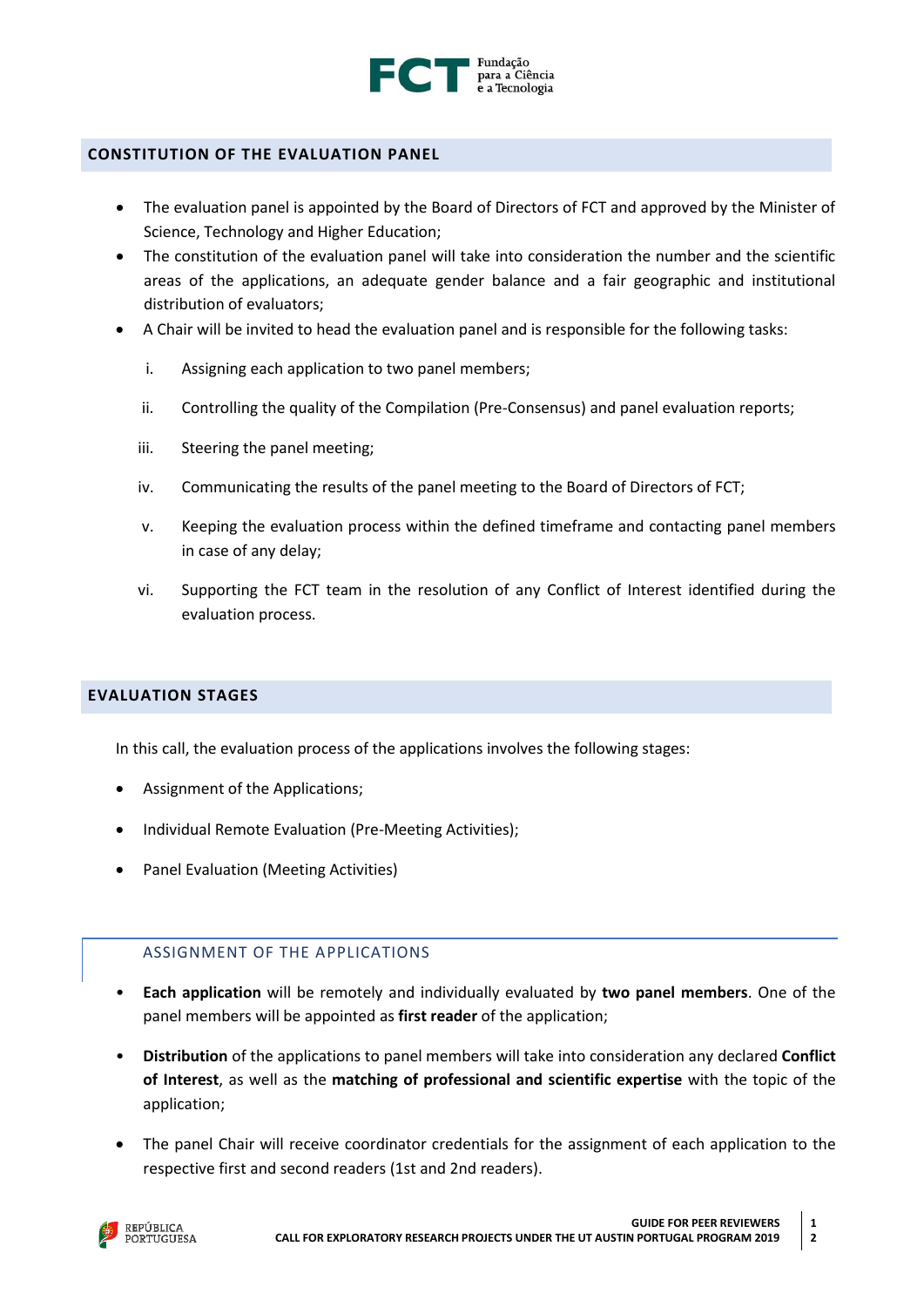

## <span id="page-12-0"></span>INDIVIDUAL REMOTE EVALUATION (PRE-MEETING ACTIVITIES)

- After the assignment of all applications, panel members will receive **individual credentials** to start the evaluation process;
- Before accessing each application, the reviewer has to declare whether or not a **Conflict of Interest** is identified for that particular application;
- In case of a Disqualifying Conflict of Interest, the panel Chair should be informed and the application allocated to a different panel member;
- Reviewers must submit an **Individual Evaluation Report** with their assessment for each application assigned to them;
	- i. The **Individual Evaluation Report Form**, includes:
		- The score and comments for each of the four evaluation criteria;
		- An overall comment on the proposal evaluation;
		- Funding recommendation, without specifying the amount;
		- Confidential comments to the evaluation panel may be provided.
	- ii. The assessment should take into account the following **guidelines**:
		- The strengths and weaknesses for each criterion must be identified;
		- The comment for each criterion should be succinct but substantial; this comment should address the relative importance of the criterion and the extent to which the application actually meets the criterion. Suggestions that might help the project team to carry out the project activities may be provided;
		- The overall comment on the proposal should be a global appraisal of the reviewer on the application, stating conclusions regarding the research work and the organization of the project. It must be in accordance with the comments and scores given to each criterion;
		- Comments should also be impeccably polite; if so decided by the panel, the comments may be reproduced totally or partially in the feedback to applicants.
- **Both readers must submit and lock their individual evaluation** for each assigned application in the Individual Evaluation Form;
- The panel member appointed as **1st reader** will only have access to the **Compilation Report Form,** for that particular application, after the submission of the two Individual Evaluation Reports;
- Based on the two individual reviews, the **1st readers** will prepare the **Compilation (Pre-Consensus) Report** for each application. **This report, whose structure is similar to the Individual Evaluation Report, must be** submitted and locked up to **two weeks before the panel meeting**;

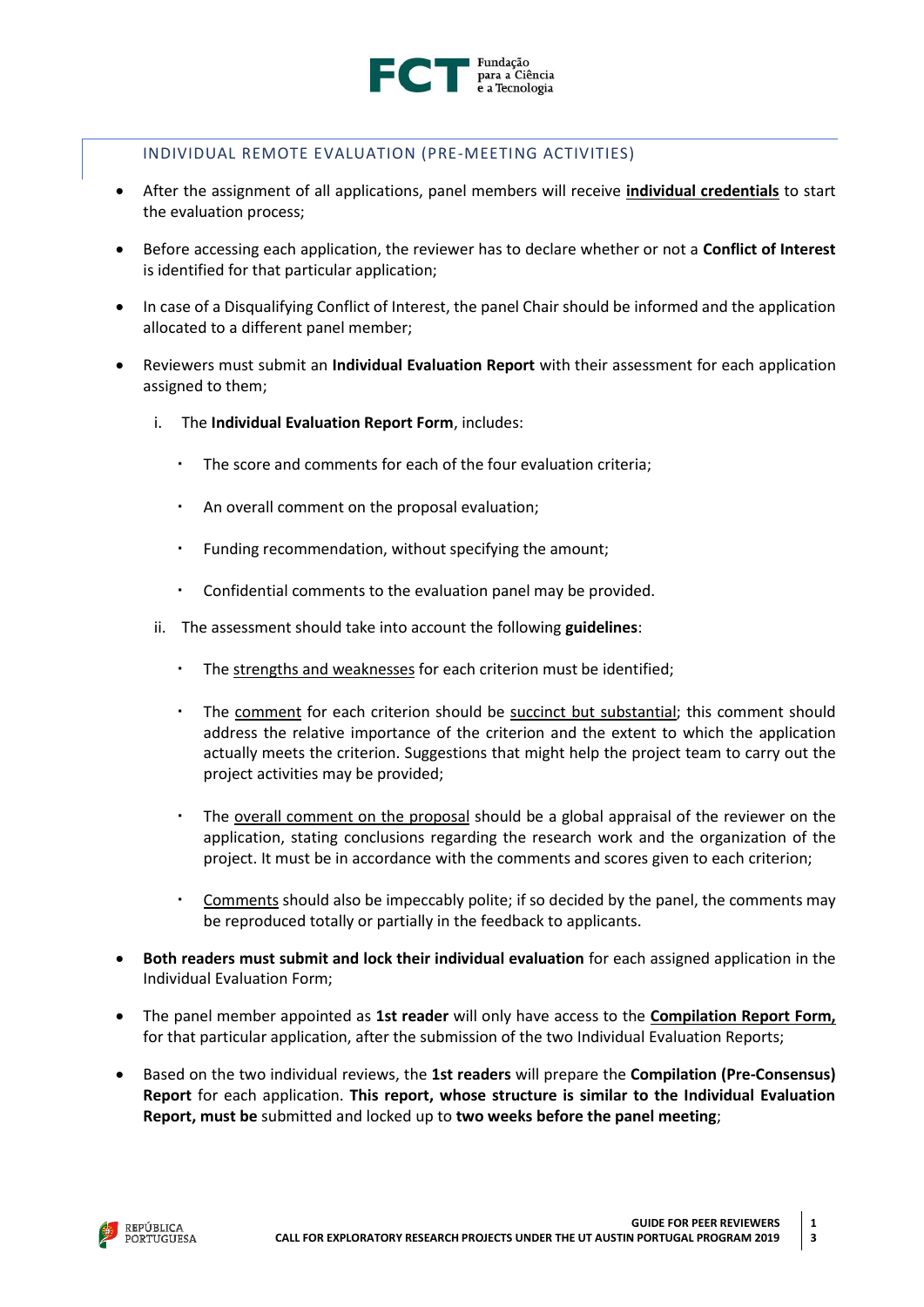

- **Both scores and comments are critically important**. The Pre-Consensus report's scores and comments are the starting point for the panel discussion during the panel meeting;
- Whenever a reviewer has all her/his reports (Individual Evaluation Reports and Compilation Reports) locked, **panel credentials** will be sent, giving him/her access to all applications, as well as to all Individual and Pre-Consensus reports. Access to all the information will allow panel members to prepare the panel meeting.

## <span id="page-13-0"></span>PANEL EVALUATION (MEETING ACTIVITIES)

- During the panel meeting, **all applications must be discussed**;
- The **application's final scores** for each criterion, as well as the **comments to be conveyed to the applicants,** will be discussed and agreed upon by the evaluation panel and included in the **Panel Evaluation Report** by the 1st reader;
	- i. The **Panel Evaluation Report Form** includes:
		- The scores and comments for each of the four evaluation criteria;
		- An overall comment on the application;
		- Comments on the proposed budget;
		- Confidential comments to FCT, if necessary.
	- ii. The final panel assessment should take into account the following **guidelines**:
		- All comments should take the form of a statement with respect to the criterion under evaluation; the overall comment should provide a global point of view on the quality of the project;
		- Panel members shall:
			- Avoid comments that provide a simple description or summary of the application;
			- Avoid the use of the first person or equivalent: "I think..." or "This reviewer finds..."; alternatively, panel members are advised to use expressions such as "The panel considers…" or "It is considered…";
			- Avoid asking questions, since the applicants will not be able to answer them;
			- Always use dispassionate and analytical language: dismissive statements about the team, the proposed science or technology, the knowledge or the field concerned must be avoided;
			- Evaluate the work that is being proposed, and not the work that they consider should have been proposed.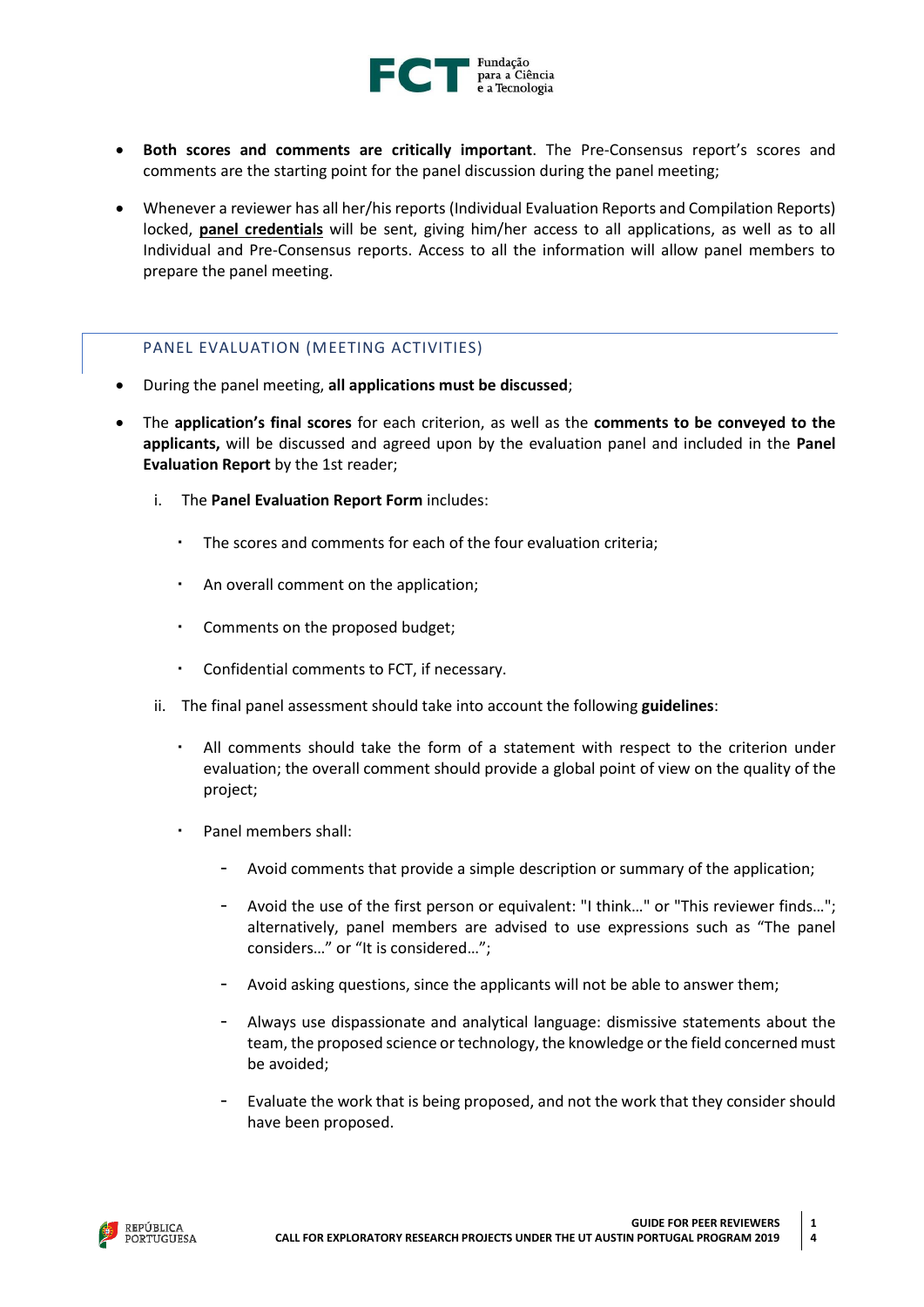

- The panel will have to prepare a **Panel Meeting Report** with a summary of the meeting activities that should address (but is not limited to) the following issues:
	- Work methodology adopted by the panel;
	- Identification of Conflicts of Interest and their resolution at any time during the process;
	- Final Panel Ranking.

## **This report should be signed by all panel members.**

- The Panel should prepare an additional document with **Recommendations to FCT** on the various aspects of the evaluation process that may help FCT to improve procedures in future calls. This document may include, among other issues considered to be important:
	- Comments and criticisms on the application form, with suggestions for possible improvements;
	- Comments on the material available to panel members, in particular the Guide for Peer Reviewers;
	- Strong and weak aspects of the FCT team;
	- Strong and weak logistical aspects (travel, hotel, meeting).

#### **In summary:**

It is the duty of the **evaluation panel** to:

- Prepare a **Panel Evaluation Report** for each application (to be conveyed to the applicants) based on the Compilation (Pre-Consensus) reports and panel discussions;
- Produce a final **Panel Ranking** of all evaluated applications;
- Prepare a **Panel Meeting Report** with a summary of the meeting activities and comments regarding the evaluation process;
- Prepare a document with **Recommendations to FCT.**

## <span id="page-14-0"></span>**FCT EVALUATION WEBPAGE [\(HTTPS://SIG.FCT.PT/EVALUATION/\)](https://sig.fct.pt/evaluation/)**

## <span id="page-14-1"></span>PANEL CHAIR CREDENTIALS

Panel Chair credentials give access to the FCT evaluation webpage, and enable Panel Chairs to:

- Allocate each application to two panel members and external reviewers (if applicable);
- Check the number of applications assigned to each reviewer;
- Monitor the individual reviewers' work flow (individual evaluation report submitted by panel members);
- Extract an excel file to sort the applications according to various items, including scores, requested funding, etc.

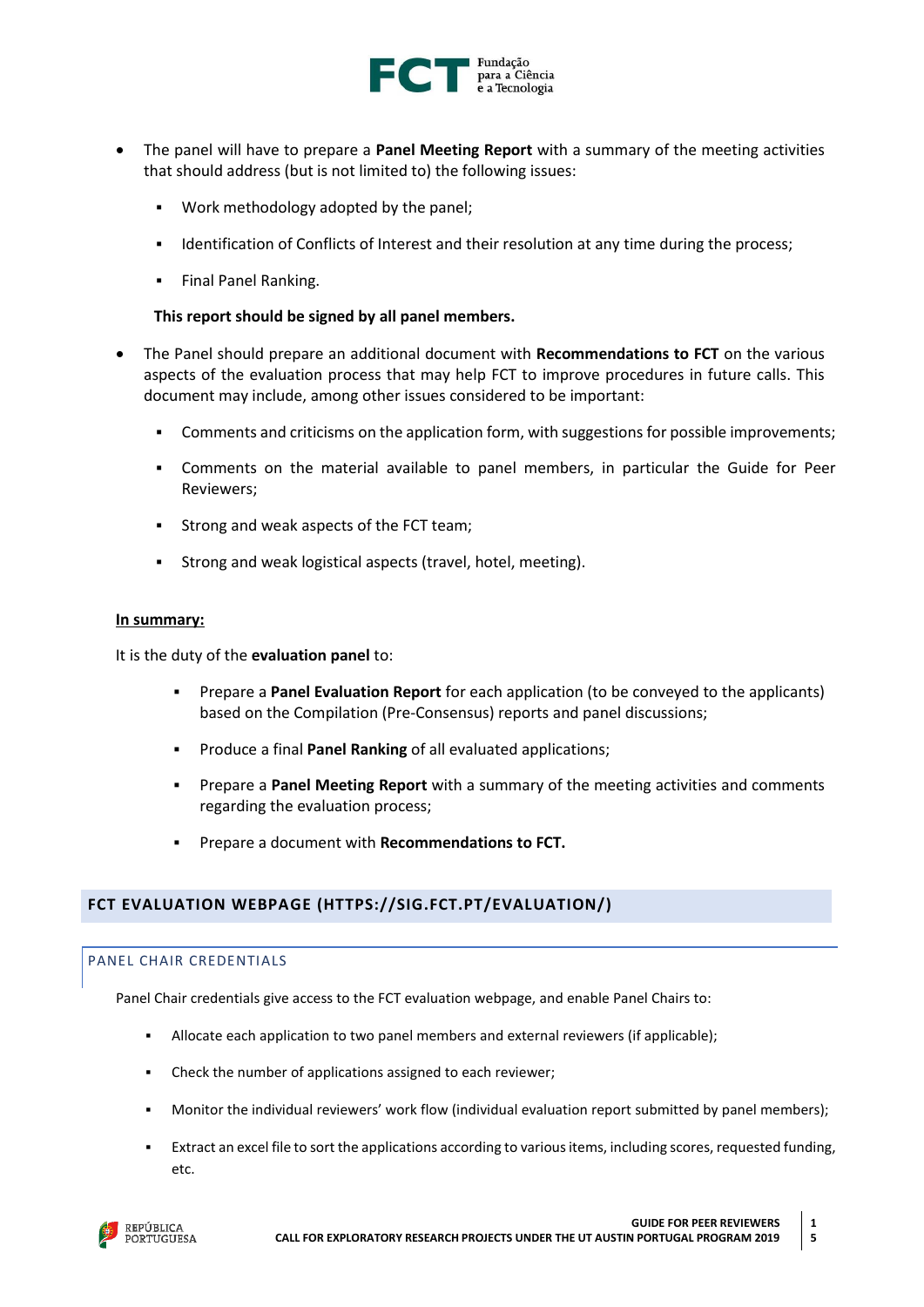

#### **The main menu displays the following options:**

Project List – This list displays all the applications submitted to the panel. The reference/title are links to access the overview of the selected application form, the status of its evaluation and the contents of the individual reports, if locked. Each application must be assigned to two panel members.

Evaluators List - This list displays the names of the reviewers and the number of projects assigned to each. By clicking the name, the Panel Chair will access the list of applications associated with each reviewer.

Evaluators / Ratings - List of all projects, with data relative to the reviewers' work flow.

Additional Documents - Set of documents with information on the evaluation process, the particular call, logistical aspects, etc.

Extra Information - Lists that can be extracted to an excel file to monitor the work flow. This includes a list with the information regarding the conflict of interest declared by the reviewer.

Registration Form - To be filled in by the evaluator with her/his Personal Data, Scientific Field and Payment Data.

#### <span id="page-15-0"></span>INDIVIDUAL CREDENTIALS

Individual credentials give access to the list of applications assigned to the reviewer, with the type of reader identified. After logging in and accepting the statement of confidentiality, instructions are available at the top of the menu.

For each application, the following is available:

- A statement on Conflicts of Interest;
- The content of the application;
- The Individual and Compilation (Pre-Consensus) (if 1st reader) Report Forms;
- The possibility to **SAVE** the submitted evaluation report the uploaded information will be kept for future revision;
- The LOCK button to submit the evaluation report the reviewer will no longer be able to modify the uploaded information.

#### <span id="page-15-1"></span>PANEL CREDENTIALS

Panel credentials give access to the list of all applications and to the respective evaluations (all individual and compilation reports). After logging in, instructions are available at the top of the menu.

For each application, the following is available:

- The content of the application ("Form Overview" tab);
- The Individual and Compilation (Pre-Consensus) Reports ("Evaluation" tab);

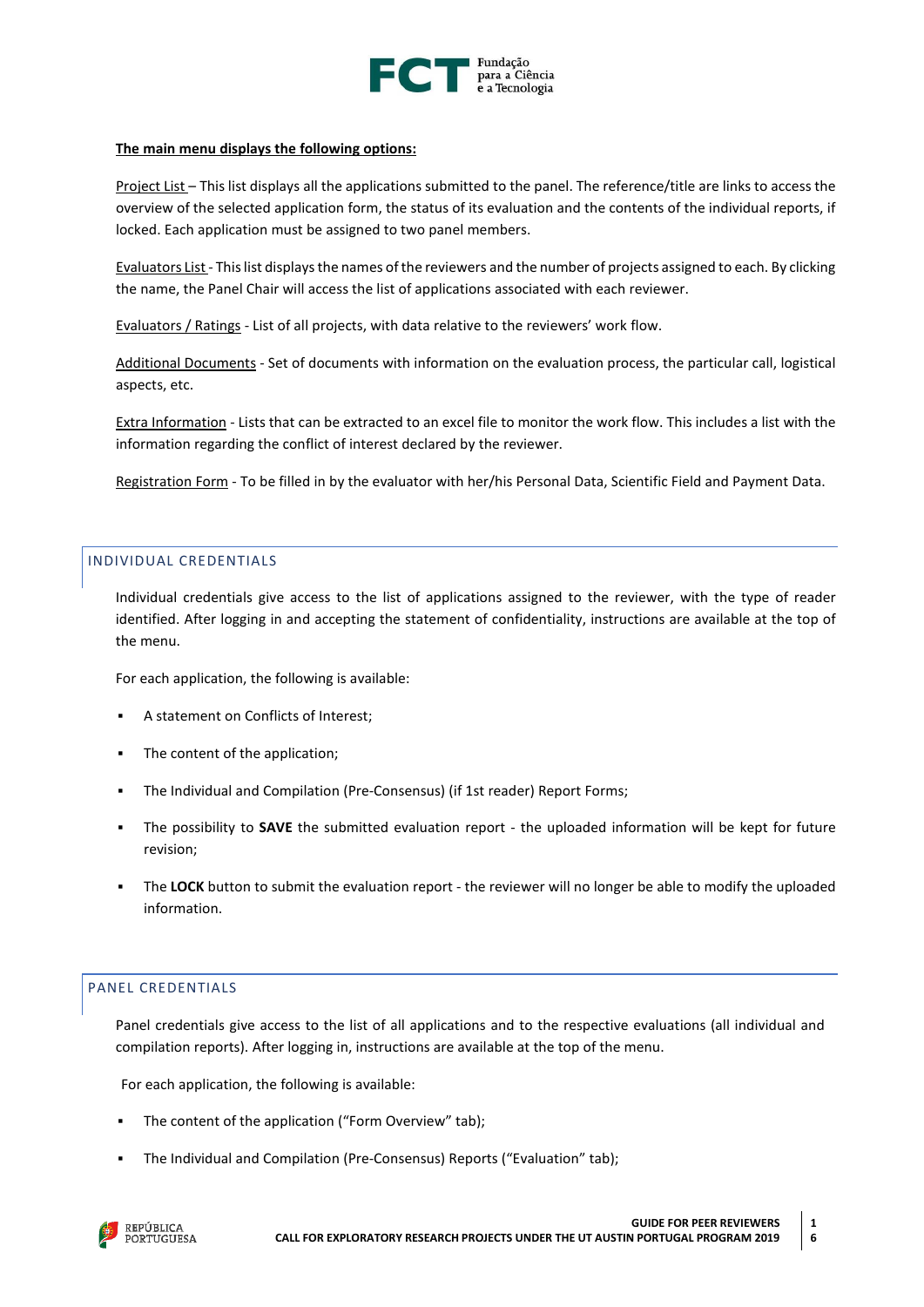

- The **Panel Report Form** (to be filled in by the 1st reader) ("Panel Evaluation" tab) this form has the same structure of the Individual and Compilation reports;
- The possibility to **SAVE** the submitted evaluation report the uploaded information will be kept for future revision;
- The **LOCK** button to submit the evaluation report the reviewer will no longer be able to modify the uploaded information.

## <span id="page-16-0"></span>**EVALUATION TIMELINE**

The evaluation timeline is established by FCT's Board of Directors and conveyed to the evaluation panel chair and members. The date of the final meeting of the evaluation panel is established in advance by FCT that carries out all logistic arrangements.

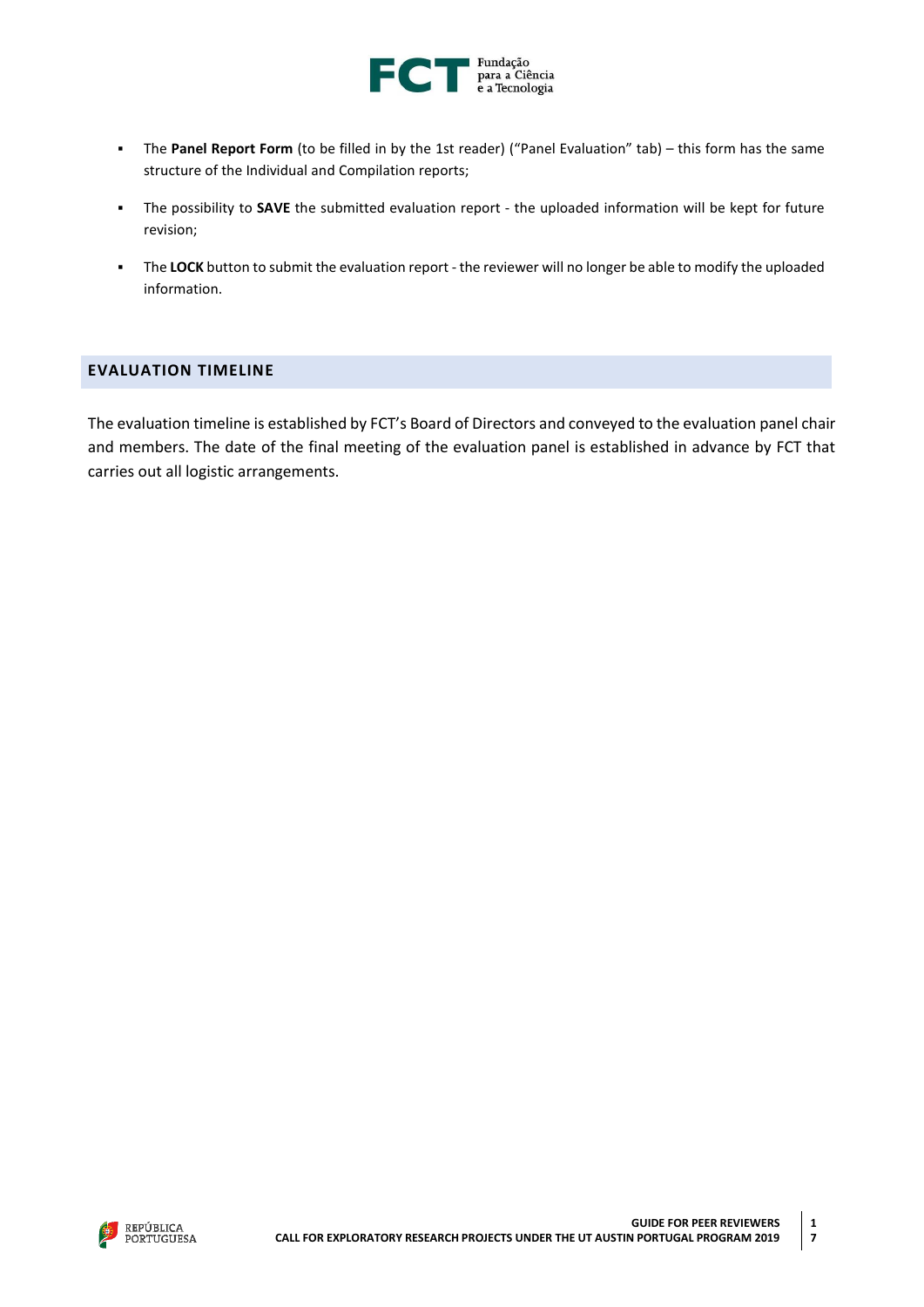

# <span id="page-17-0"></span>**V. CONFIDENTIALITY AND CONFLICT OF INTEREST**

## <span id="page-17-1"></span>**CONFIDENTIALITY**

The confidentiality of written applications must be protected. All reviewers involved in the evaluation are asked not to copy, quote or otherwise use material contained in the applications. All reviewers are requested to sign a statement of confidentiality relative to the contents of the project applications and to the results of the evaluation.

The statement that needs to be accepted, which appears the first time the reviewer uses the individual credentials to access the evaluation area, is the following:

## STATEMENT OF CONFIDENTIALITY

Thank you for accepting to participate in the scientific evaluation of Research Projects submitted to the Portuguese Foundation of Science and Technology (*Fundação para a Ciência e a Tecnologia*, I.P.) – FCT.

The reader of this message pledges, on his/her honour, not to quote or use in any way, the contents of the project applications, nor to make available, other than to FCT or the evaluation panel, the results of the evaluation of project applications.

## <span id="page-17-2"></span>**CONFLICT OF INTEREST (COI)**

Researchersthat have submitted any **application to the present Call**, as PI, co-PI, team member or consultant to the project, **have to decline** participating in the evaluation process. Those with first-degree relationships, domestic partnership or married to the PI, co-PI or any team member are also hindered from being a panel member or external reviewer.

## **Disqualifying Conflict of Interest**

In case a disqualifying conflict of interest is identified, the panel member cannot evaluate the respective application. Panel members are also not allowed to participate in the panel meeting discussion of these applications. Circumstances that could be interpreted as a disqualifying conflict of interest are the following:

- 1. Personal or financial interest in the application's success;
- 2. Current or planned close scientific cooperation;
- 3. Research cooperation within the last three years, *e.g.* joint publications;
- 4. Dependent employment relationship or supervisory relationship (*e.g.* teacher-student relationship up to and including the postdoctoral phase) within the last five years before the opening date of the call;

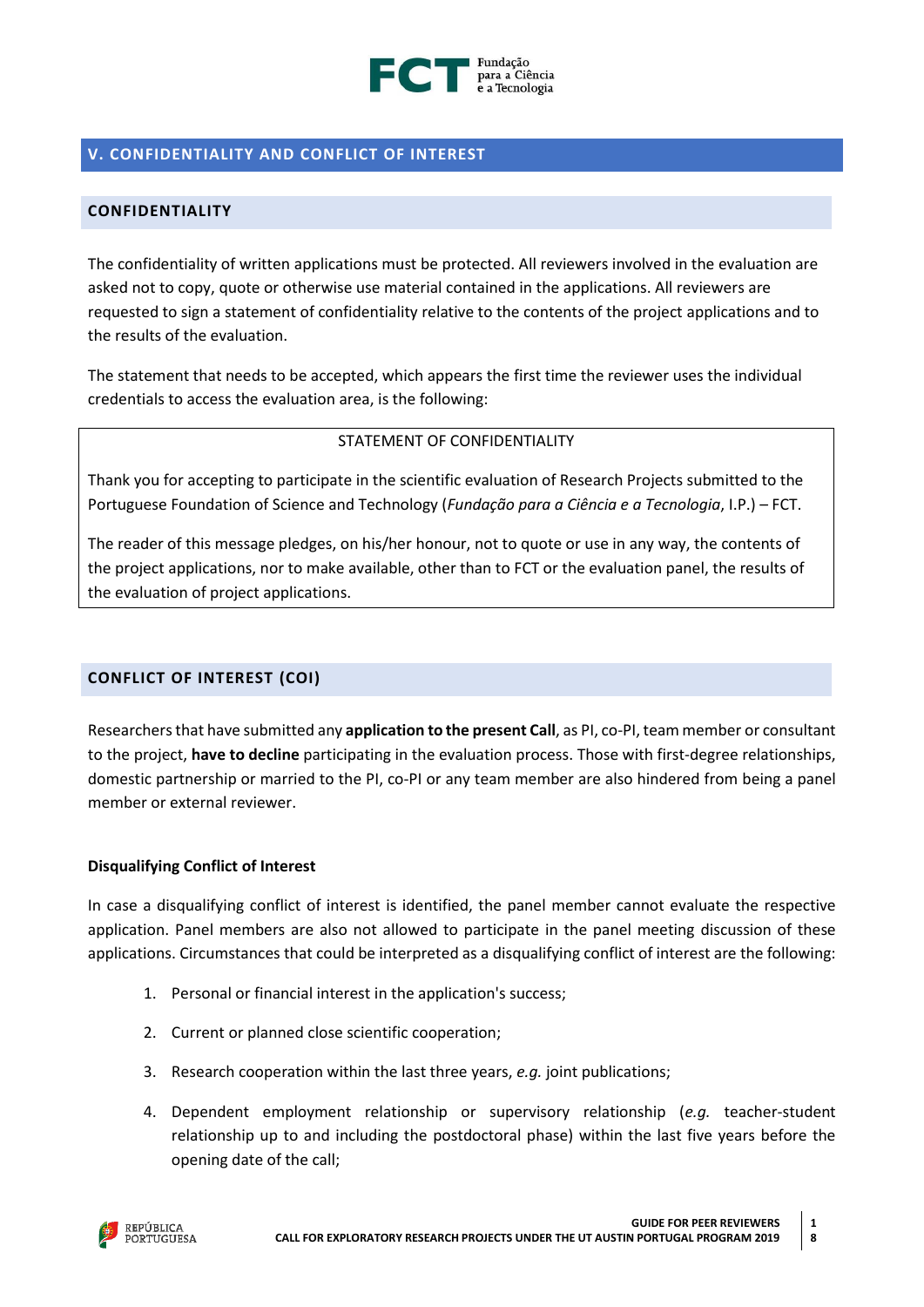

- 5. Affiliation or pending transfer to any of the departments, research centres or companies involved in the project;
- 6. Researchers who are active in a council or similar supervisory or advisory board of the applying institutions are excluded from participating in the review and decision-making process for applications originating from these institutions.

## **Potential Conflict of Interest**

In the case of a potential conflict of interest, the panel member should notify FCT and clarify if he/she is able to perform an unbiased evaluation or if the conflict should rather be considered as disqualifying. A potential conflict of interest exists in the following circumstances:

- 7. Relationships other than first-degree, marriage or domestic partnership; other personal ties or conflicts;
- 8. Participation in university bodies other than those listed under no. 6, *e.g.* in scientific advisory committees in the research environment;
- 9. Preparation of an application or implementation of a project with a closely related research topic (competition);
- 10. Participating in an on-going scientific or inter-personal conflict with the applicant(s).

Before starting the evaluation of each application, and in order to be able to access the evaluation form, each reviewer needs to complete a CoI Declaration, as follows:

## **Conflict of Interest Declaration**

Please state:

- No, I have no conflict
- Yes, I have a strong conflict (see **Disqualifying CoI**)
- It is possible that I have a conflict (see **Potential CoI**)

In case of a disqualifying or potential CoI, the reviewer is asked to justify the situation.

The **individual reviewer** will not be able to proceed in case of a disqualifying conflict of interest. **In this case, the individual reviewer is required to inform the Panel Chair and FCT team of this situation**, so that the application may be reassigned. The panel meeting report must mention all declared CoI.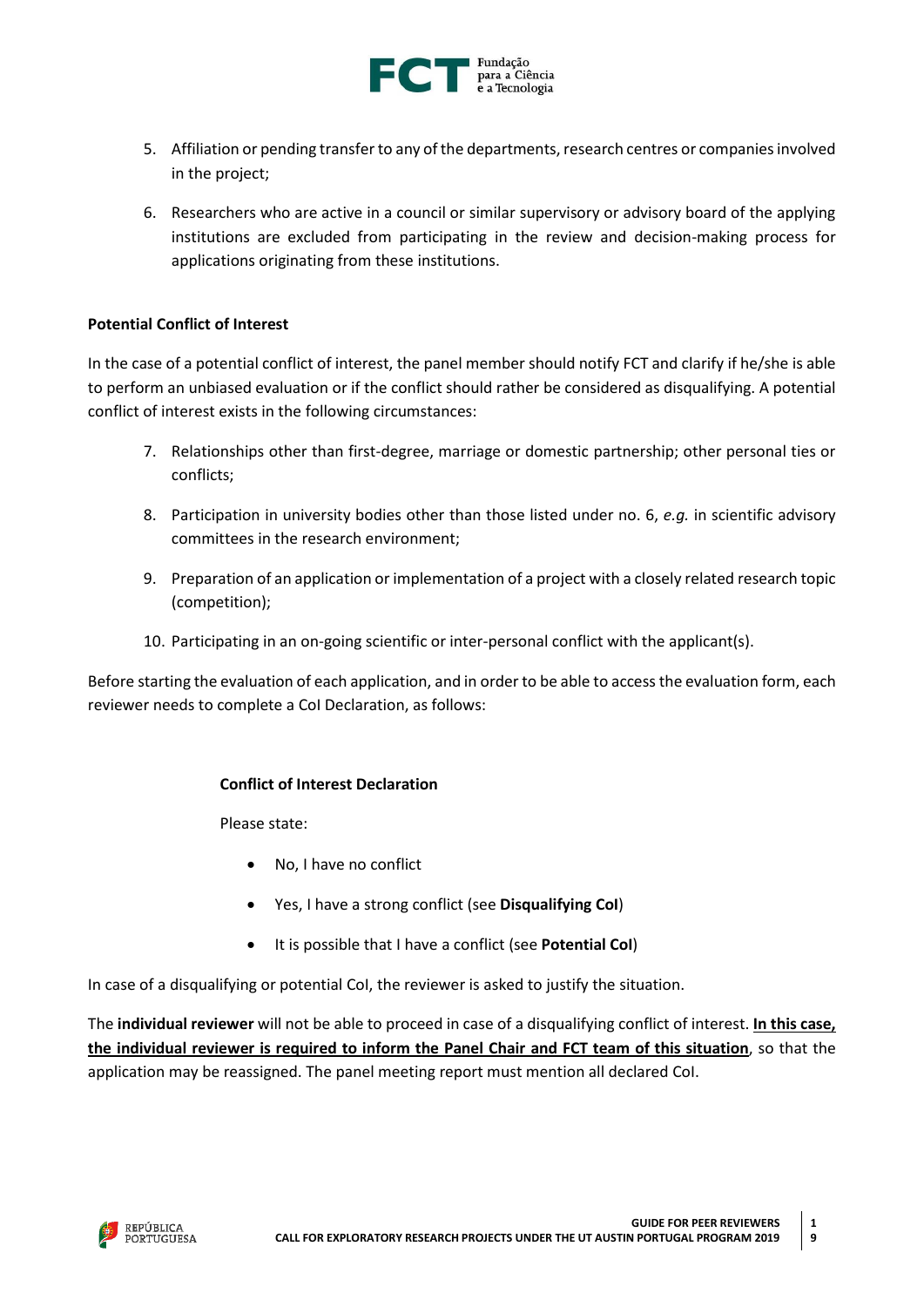

## <span id="page-19-0"></span>**VI. GLOSSARY AND TRANSLATIONS**

## <span id="page-19-1"></span>**PORTUGUESE TO ENGLISH TRANSLATION AND EXPLANATIONS**

**Agregação** = Aggregation. This is an academic title. It attests

- i.) the quality of the academic, professional, scientific and pedagogical curriculum
- ii.) the capacity to carry out research work
- iii.) the capability to coordinate and carry out independent research work,

and is issued to PhD holders after a public exam by a jury. The exam is required by the candidates and takes places during two days.

**Doutoramento** = PhD, doctoral degree

**Mestrado** – Master's degree

- **Licenciatura** = BA (3, 4 or 5 years graduate course)
- **Bolsa** = Grant, fellowship

**Bolseiro** = Grant Holder, fellow

**BCC** = Bolsa de Cientista Convidado = Invited Scientist Grant

- Invited scientist grants are designed for doctoral degree holders with scientific curricula of notable merit, for the purpose of developing and carrying out research activities in Portuguese science and technology institutions, including directing and coordinating of research projects.
- The total duration of this type of grant can vary between one month and three years.

**BI** = Bolsa de Investigação = Research Grant

- These research grants are available for bachelor, graduation or master degree holders for the purpose of obtaining scientific training in research projects or in Portuguese science and technology institutions.
- These grants are, in principle, one year in length, renewable for up to a total of three years, and cannot be awarded for periods of less than three consecutive months.

## <span id="page-19-2"></span>**GLOSSARY**

**CoI =** Conflict of Interest

**Co-PI =** Co-Principal Investigator

**MP =** Merit of the Project

**OECD =** Organization for Economic Co-operation and Development